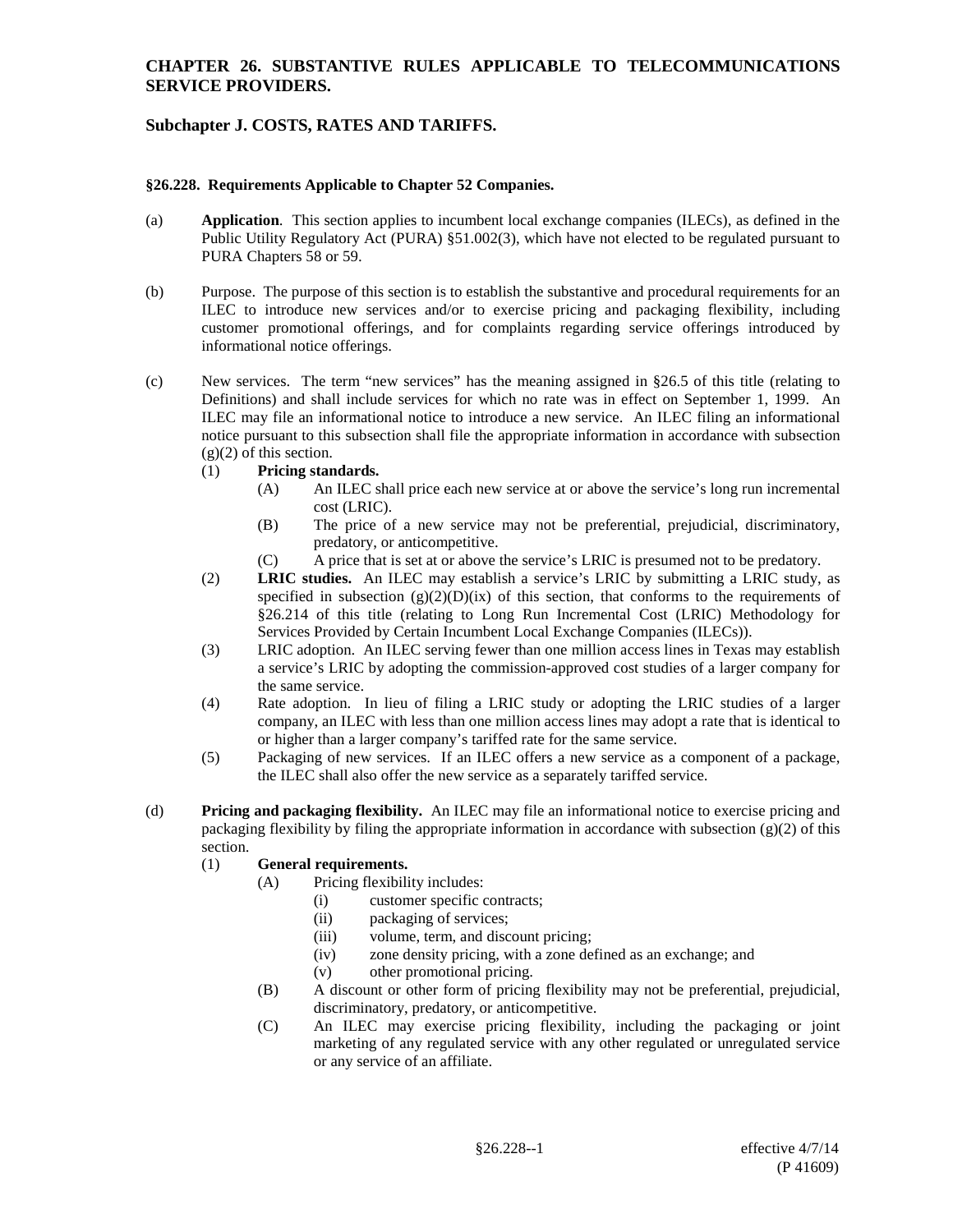# **Subchapter J. COSTS, RATES AND TARIFFS.**

#### (2) **Pricing standards.**

- (A) An ILEC shall price each regulated service offered separately or as part of a package at either the service's tariffed rate or at a rate not lower than the service's LRIC.
- (B) An ILEC shall price each service at or above the service's LRIC.<br>(C) A price that is set at or above the service's LRIC is presumed not
- A price that is set at or above the service's LRIC is presumed not to be predatory.
- (D) The price of a package that combines regulated products or services with unregulated products or services shall recover the cost to the ILEC of acquiring and providing the unregulated products or services. In this section, unregulated products or services are products or services provided by an entity that is unaffiliated with the ILEC.
- (E) The price of a package that combines regulated products or services with the products or services of an affiliate shall recover the cost to the ILEC of acquiring and providing its affiliate's products or services, which shall be greater than or equal to the cost to the affiliate of acquiring and/or providing the products or services. The cost to an ILEC of acquiring or providing the affiliate's products or services shall be valued in a manner consistent with Federal Communications Commission (FCC) requirements, to the extent such requirements are applicable to the ILEC, and with subparagraph (F) of this paragraph. A group of products or services that are jointly marketed by an ILEC in conjunction with one or more of its affiliates shall be priced in a manner consistent with FCC requirements, to the extent such requirements are applicable to the ILEC, and with subparagraph (F) of this paragraph.
- (F) Consistent with PURA §52.051(1)(C), an ILEC shall not use revenues from regulated monopoly services to subsidize services subject to competition.
- (3) **LRIC studies.** An ILEC may establish a service's LRIC by submitting a LRIC study, as specified in subsection  $(g)(2)(D)(ix)$  of this section, that conforms to the requirements of §26.214 of this title.
- (4) **LRIC adoption.** An ILEC serving fewer than one million access lines in Texas may establish a service's LRIC by adopting the commission-approved cost studies of a larger company for the same services.
- (5) **Rate adoption.** In lieu of filing a LRIC study or adopting the LRIC studies of a larger company, an ILEC with less than one million access lines may adopt a rate that is identical to or higher than a larger company's tariffed rate for the same service.
- (e) **Customer promotional offerings.** An ILEC may file an informational notice to offer customer promotional offerings by filing the appropriate information in accordance with subsection  $(g)(2)$  of this section.
	- (1) An ILEC may offer a promotion for a regulated service for not more than 90 days in any 12 month period.
	- (2) Customer promotional offerings may consist of:
		- (A) a waiver of installation charges or service order charges, or both, for not more than 90 days in a 12-month period; or
		- (B) a temporary discount of not more than 25% from the tariffed rate for not more than 60 days in a 12-month period.
	- (3) Although ILECs are not required to file LRIC studies with informational notices regarding these customer promotional offerings, the offerings are subject to the standards for pricing flexibility in subsection (d) of this section, in the event of a complaint.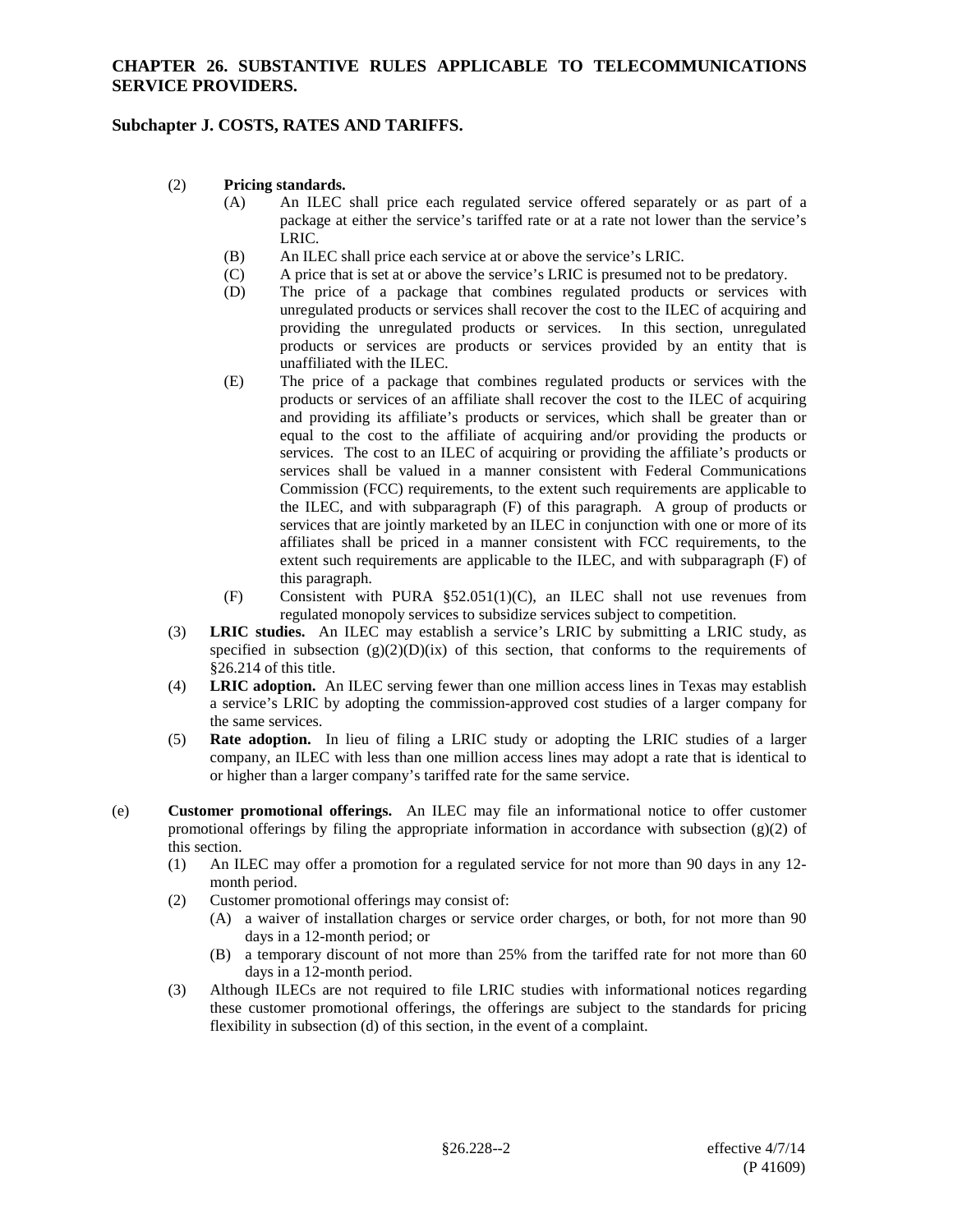# **Subchapter J. COSTS, RATES AND TARIFFS.**

- (f) **Requirements for customer specific contracts.** An ILEC may enter into customer-specific contracts for certain services as provided in §26.211 of this title (relating to Rate-Setting Flexibility for Services Subject to Significant Competitive Challenges). For all services not addressed in §26.211 of this title, an ILEC must offer customer-specific contracts pursuant to this section.
- (g) **Procedures related to the filing of informational notices and associated tariffs.** The provisions of this subsection apply to ILECs choosing to introduce new services and exercise pricing and packaging flexibility including customer promotional offerings through informational notice filings.
	- (1) **Notice requirements.**
		- (A) An ILEC shall provide the informational notice in compliance with this section to the commission, to the Office of Public Utility Counsel (OPC), and to any person who holds a certificate of operating authority in the ILEC's certificated area or areas, or who has an effective interconnection agreement with the ILEC.
		- (B) Unless an interconnection agreement contract specifies otherwise, an incumbent local exchange carrier shall continue to provide to affected resellers of retail services the same notice of rate changes or withdrawal of detariffed services that it was required to provide prior to detariffing.

## (2) **Filing requirements.**

- (A) Filing of informational notice and confidential information. At the time the informational notice is filed in Central Records, a copy of the informational notice, including confidential information, shall be delivered to OPC. In addition to the record copy, an additional copy of any confidential information shall be filed in Central Records for use by the commission staff.
	- (i) The commission shall assign each informational notice a unique control number and shall stamp the tariff sheets "received."
	- (ii) The commission staff shall file any notice of deficiencies (including deficiencies in LRIC studies submitted) for incomplete filings not in compliance with this section or pleading alleging that the service offering is inappropriately filed as an informational notice filing within three working days after the date of the filing of the informational notice.
	- (iii) Within two working days after the date of the commission staff's filing, the applicant shall file an explanation of the actions it has taken or intends to take in response to a notice or pleading filed under clause (ii) of this subparagraph.
- (B) Effective date. A service offering shall be effective no earlier than ten days after the ILEC files a complete informational notice with the commission.
- (C) Access to confidential information. Access to confidential information filed with the commission as part of an informational notice filing shall be available to commission staff and OPC, upon execution of a commission approved protective agreement, at the time the informational notice is filed.
- (D) Format of filing. An informational notice under this section must include the following elements:
	- (i) name of company;
	- (ii) PURA chapter under which company operates;
	- (iii) date of submission;
	- (iv) effective date;
	- (v) new and/or revised tariff pages, written in plain language and conforming to the requirements of §26.207 of this title (relating to Form and Filing of Tariffs);
	- (vi) proposed implementation date (if different from effective date);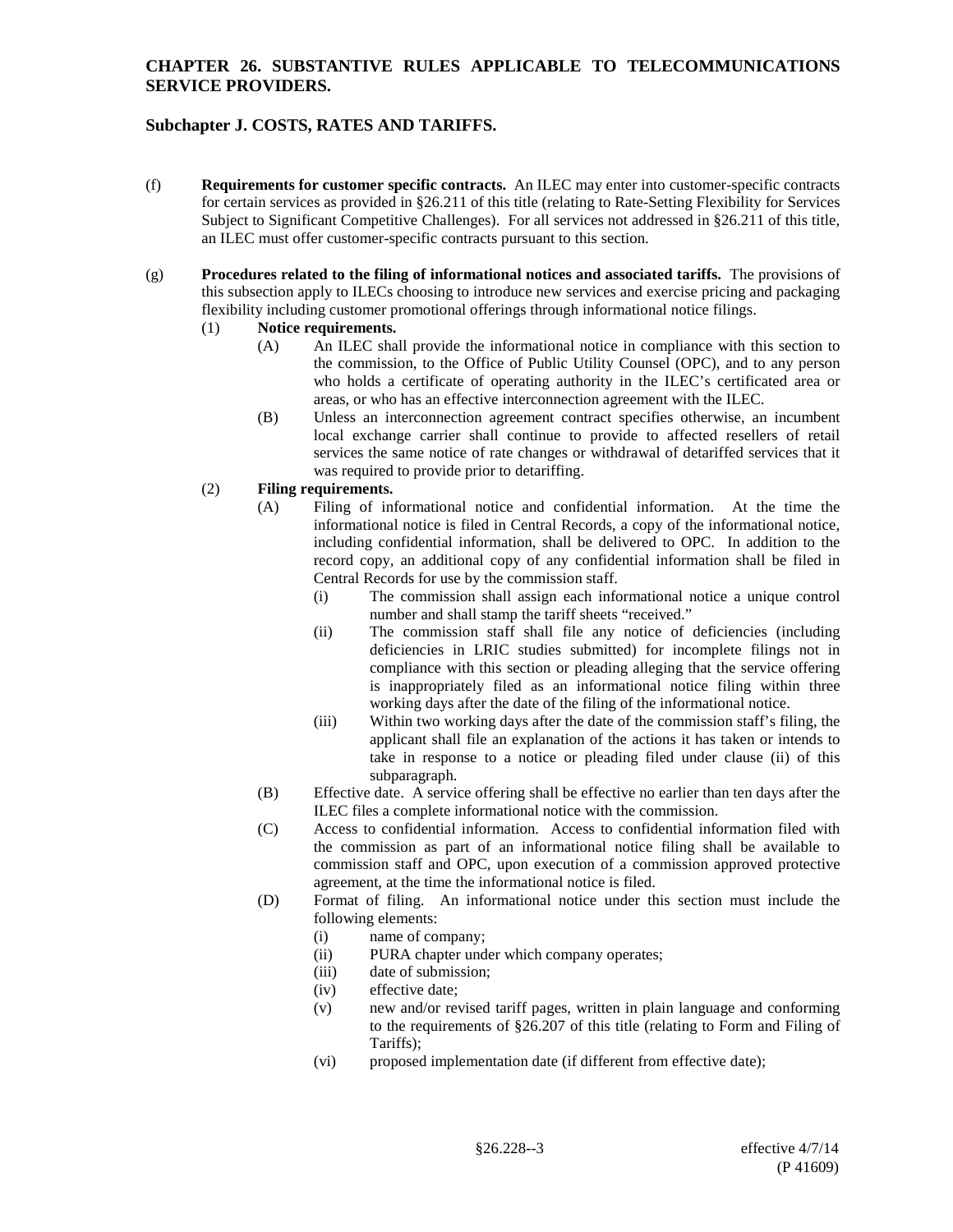## **Subchapter J. COSTS, RATES AND TARIFFS.**

- (vii) affidavit of notice to the Office of Public Utility Counsel, certificate of operating authority holders, and parties to interconnection agreements;
- (viii) type of filing (new service; pricing flexibility; packaging, or promotional offering; customer specific contract);
- (ix) except for customer promotional offerings, relevant LRIC study or LRIC study reference. and relevant support materials study reference, and relevant support materials (confidential/proprietary/protected materials provided to commission only). When LRIC studies for which commission approval has not been obtained are provided with an informational notice filing, an application for approval of that LRIC study must be filed pursuant to the standards in §26.214 of this title to establish a LRIC floor and shall be filed before or simultaneously with the informational notice filing. The ILEC shall file a notice of intent to file LRIC studies pursuant to §26.214 of this title no later than ten days before the filing of the LRIC study;
- (x) except for customer promotional offerings, relevant LRIC study or LRIC study reference, and relevant supporting materials (confidential/proprietary/protected materials provided to commission only), if an ILEC chooses to adopt LRIC studies of a larger company pursuant to the requirements of subsection  $(c)(3)$  or  $(d)(4)$  of this section, as applicable;
- (xi) except for customer promotional offerings, relevant tariff rates or specific tariff references, if the ILEC chooses to adopt rates of a larger company pursuant to requirements of subsection  $(c)(4)$  or  $(d)(5)$  of this section, as applicable;
- (xii) a response of "yes", "no", or "not applicable", with explanatory language, to the following question: "Is the sum of the TELRIC-based wholesale prices of components needed for provision of the retail service at or below the retail price set forth in this filing?" Except for customer promotional offerings, if the response is "yes" or "no", the filing must identify the components needed for the provision of the retail service, along with a list of relevant wholesale and retail prices;
- (xiii) a response of "yes" or "no" to the following question: "Is the service available for resale by a competitor?" If the answer is "no", does the proposed price meet the standards set forth in §26.274 (f) - (h) of this title (relating to Imputation)? For purposes of this question, "available for resale" means:
	- (I) the service is not subject to tariffed resale restrictions; and
	- (II) the ILEC is not aware of any constraints that would prevent a competitor from functionally provisioning the service to the competitor's customers in parity with the ILEC's provisioning of the service to the ILEC's customers;
- (xiv) for package offerings that combine regulated products or services with unregulated products or services and/or with the products or services of an ILEC's affiliate, an affidavit indicating that the price of the package recovers the cost to the ILEC of acquiring and providing the unregulated products or services or the affiliate's products or services. The affidavit shall also indicate that the cost to the ILEC of acquiring and providing an affiliate's products or services is greater than or equal to the cost to the affiliate of acquiring and/or providing the products or services. The cost to an ILEC of acquiring or providing the affiliate's products or services shall be valued in a manner consistent with FCC requirements, to the extent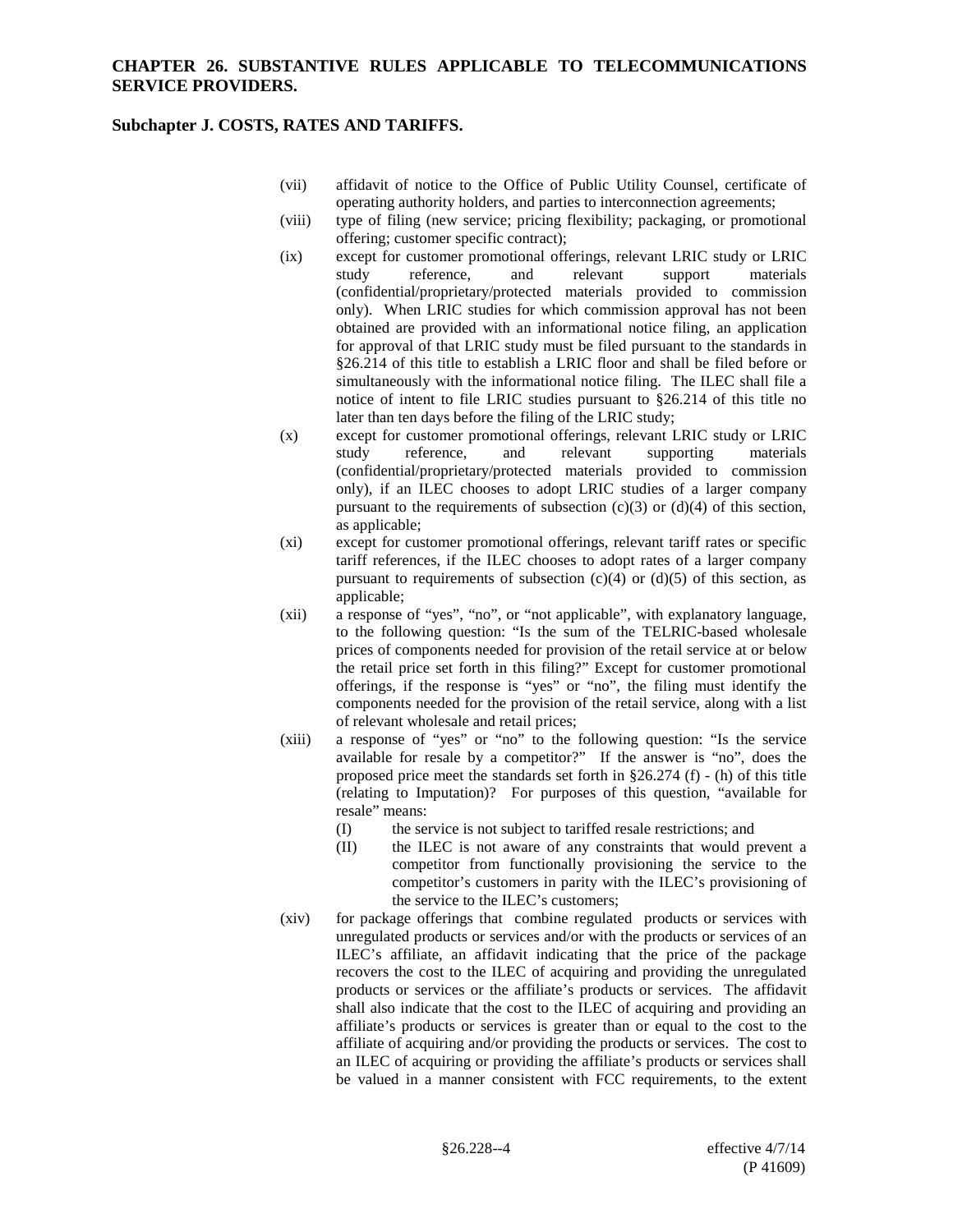# **Subchapter J. COSTS, RATES AND TARIFFS.**

FCC requirements are applicable to the ILEC, and with subsection  $(d)(2)(F)$  of this section. For a joint marketing effort that includes regulated products or services and the products or services of an affiliate, an affidavit shall be provided by each affected affiliate attesting that the affiliate's costs are recovered in a manner consistent with subsection  $(d)(2)(F)$  of this section and FCC requirements, to the extent FCC requirements are applicable to the ILEC;

- (xv) description of the offering's terms and conditions, including location of service or a statement that it is to be provided state-wide; and
- (xvi) a privacy concerns statement.
- (E) For customer promotional offerings:
	- (i) Affidavit that a promotion for this service has not exceeded 90 days for the previous 12-month period.
	- (ii) Promotional tariff or letter identifying the promotional service and whether it is for a waiver of installation or service order charges, or both (90 days) or a discount of 25% or less (60 days).

#### (3) **Disputes as to sufficiency or appropriateness of informational notice filing.**

- (A) If the ILEC advises the commission by written filing that a dispute exists with respect to a notice of deficiency or the inappropriateness of an informational notice, and requests the assignment of an administrative law judge to resolve the dispute, the commission will consider the dispute to be a contested case.
- (B) A contested case will also exist if the commission files a complaint addressing sufficiency or appropriateness of an informational notice filing.
- (C) Parties other than the commission staff may not challenge the sufficiency of an informational notice filing.

#### (4) **Complaints regarding service offerings introduced by informational notice filings.**

- (A) Subject to subparagraph (E) of this paragraph, an affected person, the OPC, or the commission may file a complaint at the commission on or after the date the informational notice has been filed. The filing of a complaint will initiate a contested case.
- (B) A complaint addressing an informational notice involving pricing flexibility, including customer promotions, may challenge whether the filing is in compliance with PURA and the commission substantive rules.
	- (C) A complaint addressing an informational notice involving a new service may challenge whether the tariff is in compliance with the pricing standards of PURA and commission substantive rules. If the complaint is finally resolved in a final order issued by the commission in favor of the complainant, the ILEC shall either:
		- (i) not later than the tenth day after the date the complaint is finally resolved, amend the price of the service as necessary to comply with the final resolution; or
		- (ii) discontinue the service.
- (D) The commission shall dismiss a complaint filed prior to the filing of an informational notice on the grounds that the commission lacks jurisdiction to hear the complaint.
- (E) The commission shall consider any complaint alleging that the pricing of a regulated service does not meet the pricing standards of PURA and commission substantive rules, which is filed 31 or more days after the implementation date of the tariff, to be untimely.
- (F) All complaints shall be docketed and governed by the commission's procedural rules and shall be filed and reviewed pursuant to the following requirements: